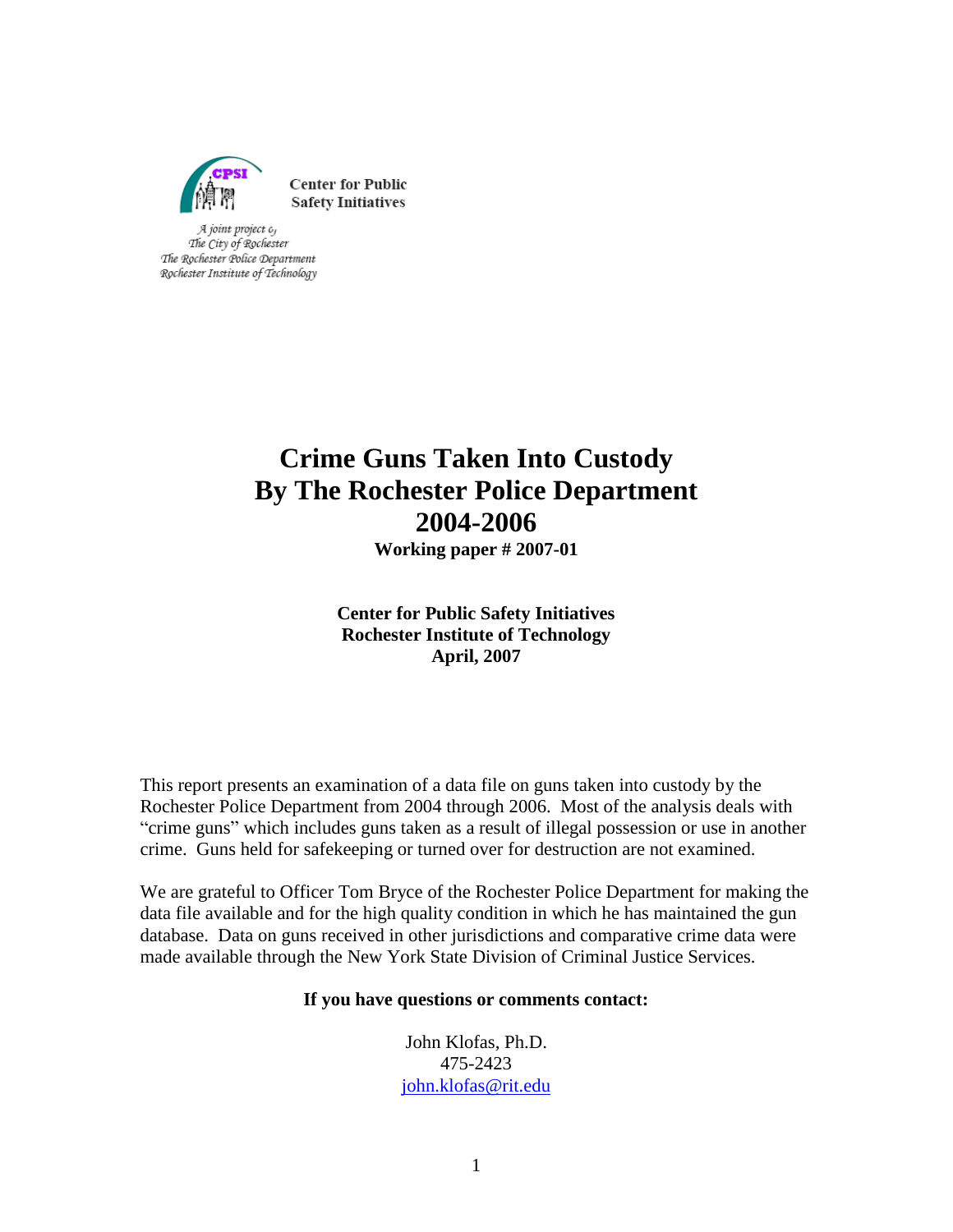### **1. How many guns does RPD take possession of annually?**

In each of the past three years RPD has taken in approximately 1000 guns for a total of 3164. Forty-seven percent of those guns, or 1442 of them, have been "crime guns." That is, they have been possessed illegally or used in another crime.



Crime and Non-Crime Guns By Year

#### 2. **What are the common reasons for taking possession of the guns?**

The following 13 categories include 95% of RPD crime guns.

|                              | <b>Frequency</b> | Percent       | <b>Cumulative</b><br>Percent |
|------------------------------|------------------|---------------|------------------------------|
| 1. CPW                       | 663              | 46.0          | 46.0                         |
| 2. CPCS                      | 191              | 13.2          | 59.2                         |
| 3. SEARCH WARRANT            | 99               | 6.9           | 66.1                         |
| 4. UNKNOWN INVEST            | 56               | 3.9           | 70.0                         |
| 5. ROBBERY                   | 54               | 3.7           | 73.7                         |
| 6. MENACING                  | 48               | 3.3           | 77.0                         |
| 7. ASSAULT                   | 47               | 3.3           | 80.3                         |
| 8. UPM                       | 39               | 2.7           | 83.0                         |
| 9. RECKLESS ENDANG           | 36               | 2.5           | 85.5                         |
| 10. MURDER                   | 32               | 2.2           | 87.7                         |
| 11. PROHIBITED USE           | 32               | $2.2^{\circ}$ | 89.9                         |
| 12. BURGLARY                 | 25               | 1.7           | 93.9                         |
| <b>13. FTF INVESTIGATION</b> | 21               | 1.5           | 95.4                         |

**Most Common Reasons Crime Guns are Held by RPD**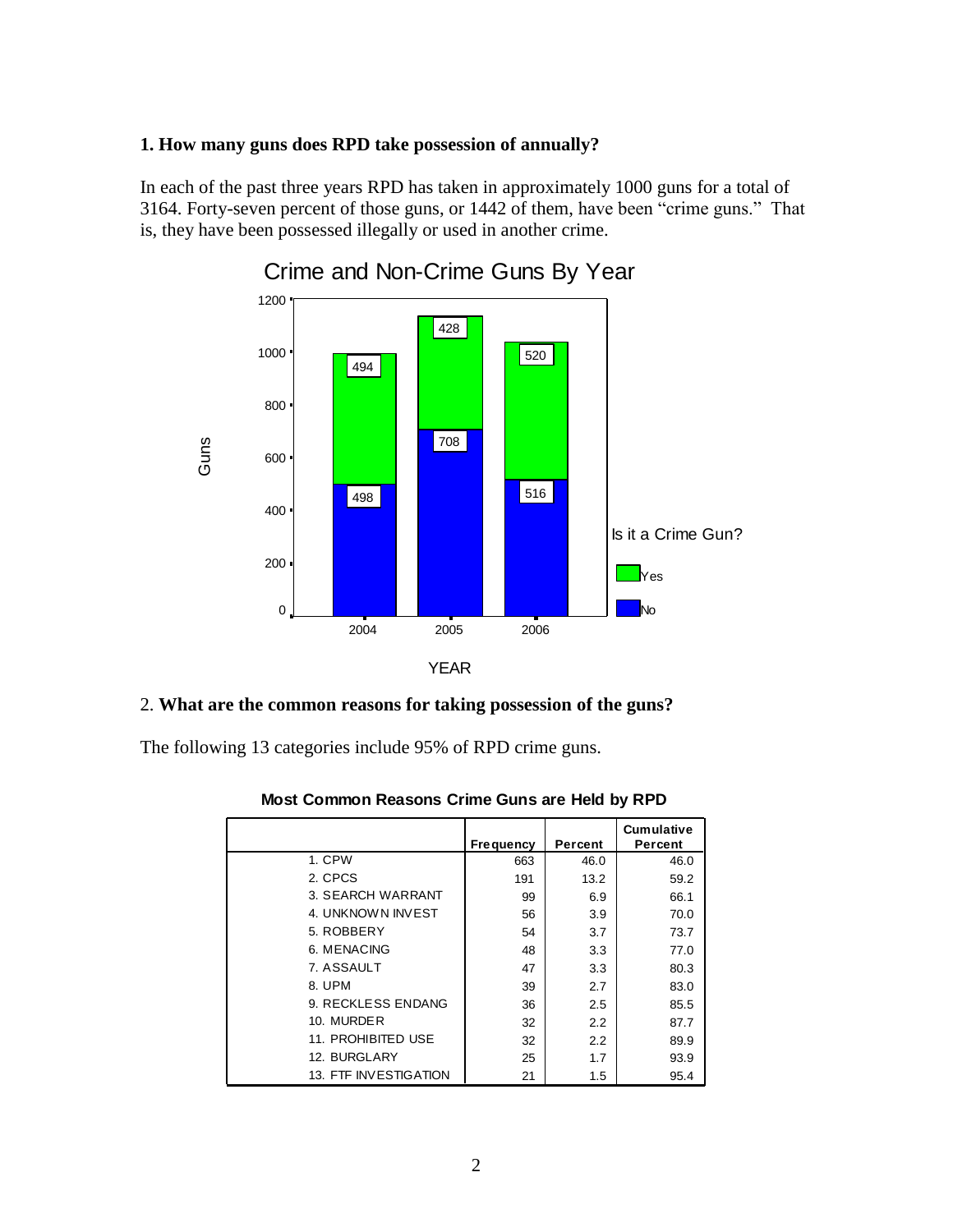## **3. What are the most common types of crime guns and who manufactures them?**

## **Kind of Crime Gun**

|                        | Frequency | Percent | Cumulative<br>Percent |
|------------------------|-----------|---------|-----------------------|
| <b>SEMIAUTO PISTOL</b> | 556       | 38.6    | 38.6                  |
| <b>REVOLVER</b>        | 333       | 23.1    | 61.7                  |
| PUMP SHOTGUN           | 194       | 13.5    | 75.1                  |
| <b>SEMIAUTO RIFLE</b>  | 185       | 12.8    | 87.9                  |

|                         | Frequency | Percent | Cumulative<br>Percent |
|-------------------------|-----------|---------|-----------------------|
| Smith & Wesson          | 163       | 11.3    | 11.3                  |
| Mos sberg               | 97        | 6.7     | 18.0                  |
| Ruger                   | 88        | 6.1     | 24.1                  |
| Remington               | 70        | 4.9     | 29.0                  |
| Hi Point                | 60        | 4.2     | 33.1                  |
| Colt                    | 57        | 4.0     | 37.1                  |
| Taurus                  | 51        | 3.5     | 40.6                  |
| Marlin                  | 48        | 3.3     | 44.0                  |
| <b>Beretta</b>          | 47        | 3.3     | 47.2                  |
| Harrington & Richardson | 38        | 2.6     | 49.9                  |
| Winchester              | 35        | 2.4     | 52.3                  |
| <b>Bryco Arms</b>       | 33        | 2.3     | 54.6                  |
| Glock                   | 33        | 2.3     | 56.9                  |
| Lorcin                  | 33        | 2.3     | 59.2                  |
| Norinco                 | 22        | 1.5     | 60.7                  |
| Stevens                 | 21        | 1.5     | 62.1                  |
| Savage Arms             | 20        | 1.4     | 63.5                  |
| Heckler & Koch          | 18        | 1.2     | 64.8                  |
| Kel Tec                 | 17        | 1.2     | 66.0                  |
| Iver Johnson            | 16        | 1.1     | 67.1                  |
| Ithaca                  | 16        | 1.1     | 68.2                  |
| Unk nown                | 16        | 1.1     | 69.3                  |
| New England Firearms    | 16        | 1.1     | 70.4                  |
| Charter Arms            | 15        | 1.0     | 71.4                  |
| Davis Industries        | 15        | 1.0     | 72.5                  |
| <b>Browning Arms</b>    | 13        | .9      | 73.4                  |
| Arcadia Machine & Tool  | 12        | .8      | 74.2                  |
| Maverick Arms           | 12        | .8      | 75.0                  |
| Intratec                | 12        | .8      | 75.9                  |
| <b>Interarms</b>        | 11        | .8      | 76.6                  |
| Raven                   | 11        | .8      | 77.4                  |
| Amadeo Rossi            | 11        | .8      | 78.2                  |
| High Standard           | 10        | .7      | 78.8                  |
| Rohm                    | 10        | .7      | 79.5                  |
| Sig Sauer (W.Germany)   | 10        | .7      | 80.2                  |

### **Most Common Manufacturer of RPD Crime Guns**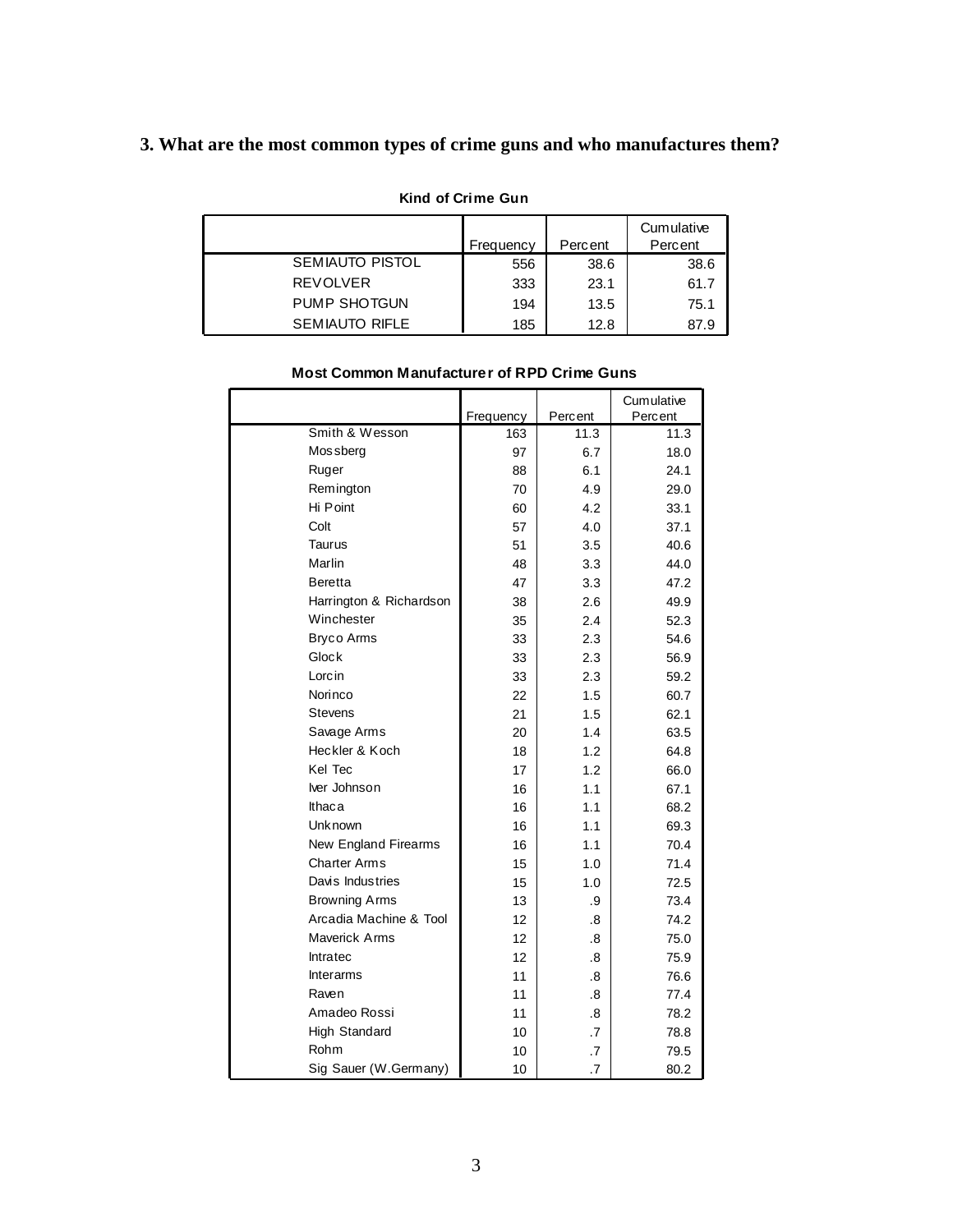## **4. Where are crime guns recovered?**



**5. Where are crime guns leading to charges of CPW recovered?**

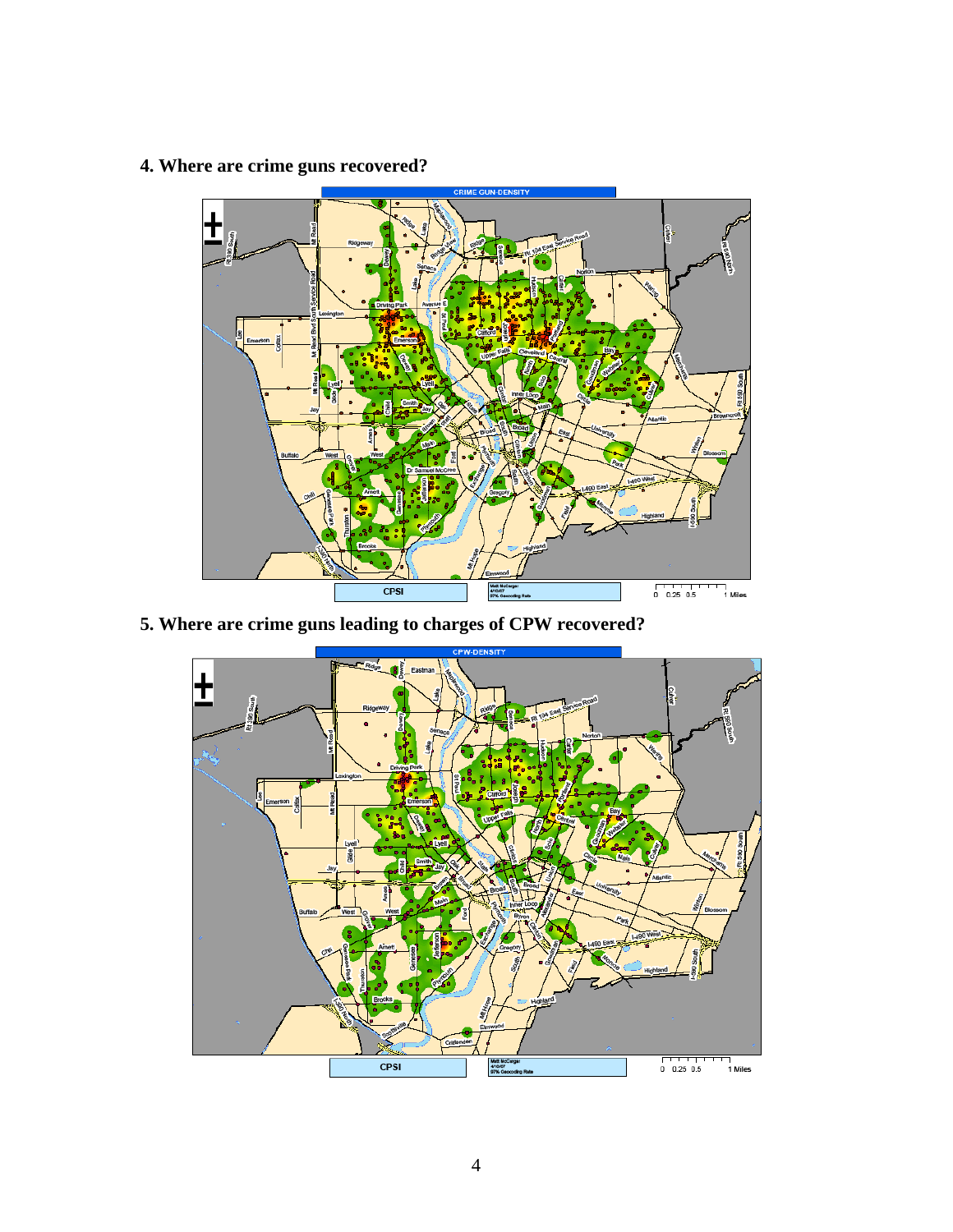## **6. When are crime guns recovered?**

![](_page_4_Figure_1.jpeg)

Day of Week Crime Guns are Recovered

![](_page_4_Figure_3.jpeg)

![](_page_4_Figure_4.jpeg)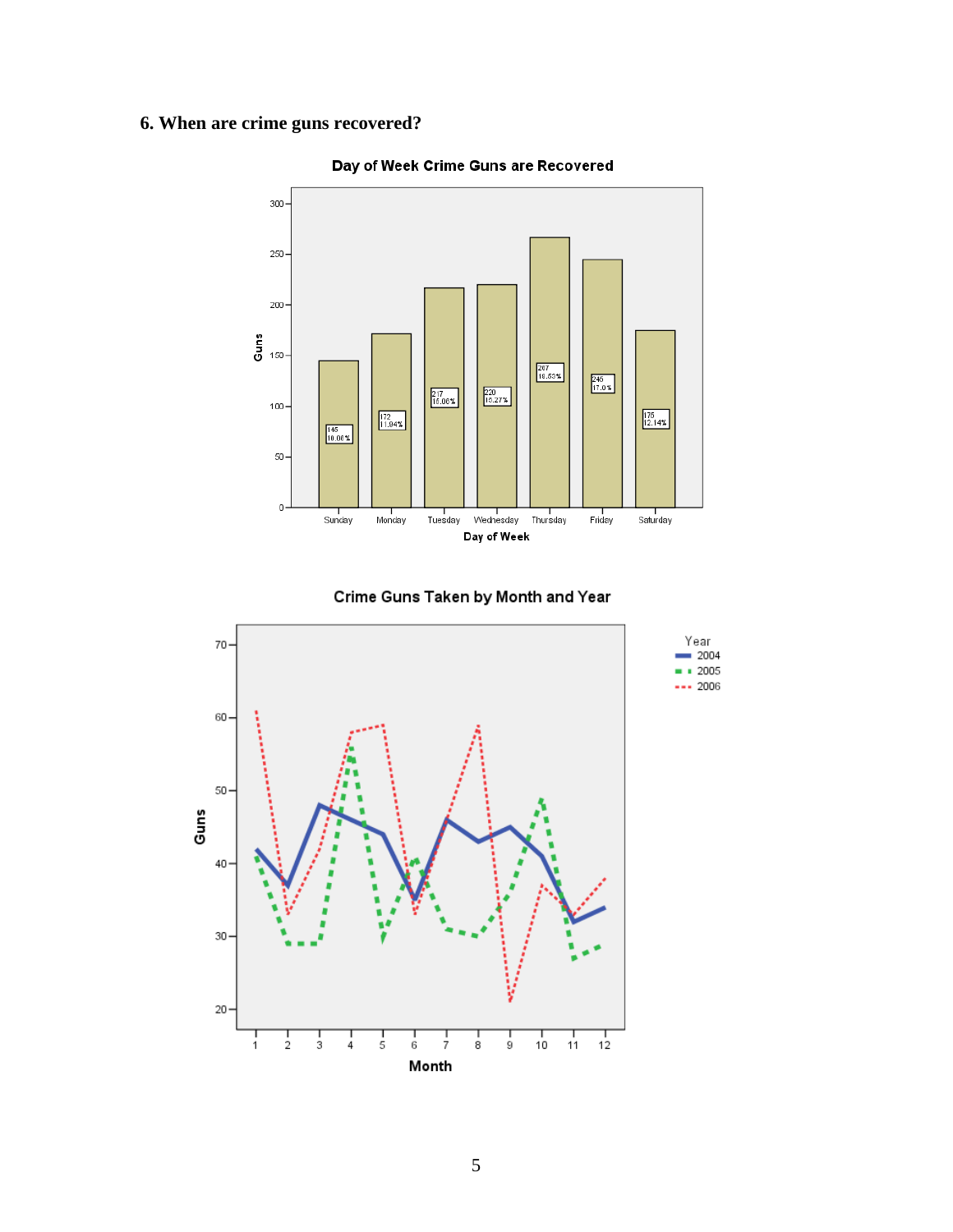## **7. What is the legal status of recovered crime guns?**

![](_page_5_Figure_1.jpeg)

**Legal Status of Crime Guns**

#### **Was Gun reported Stolen (NYSPIN hit)?**

|       | Frequency | Percent |
|-------|-----------|---------|
| No    | 1231      | 85.4    |
| Yes   | 211       | 14.6    |
| Total | 1442      | 100.0   |

## **8. What is the condition of recovered crime guns?**

#### **Serial Number Defaced**

|                       | Frequency | Percent |
|-----------------------|-----------|---------|
| Not Defaced           | 1345      | 93.3    |
| Defaced Serial Number | 97        | 6.7     |
| Total                 | 1442      | 100 O   |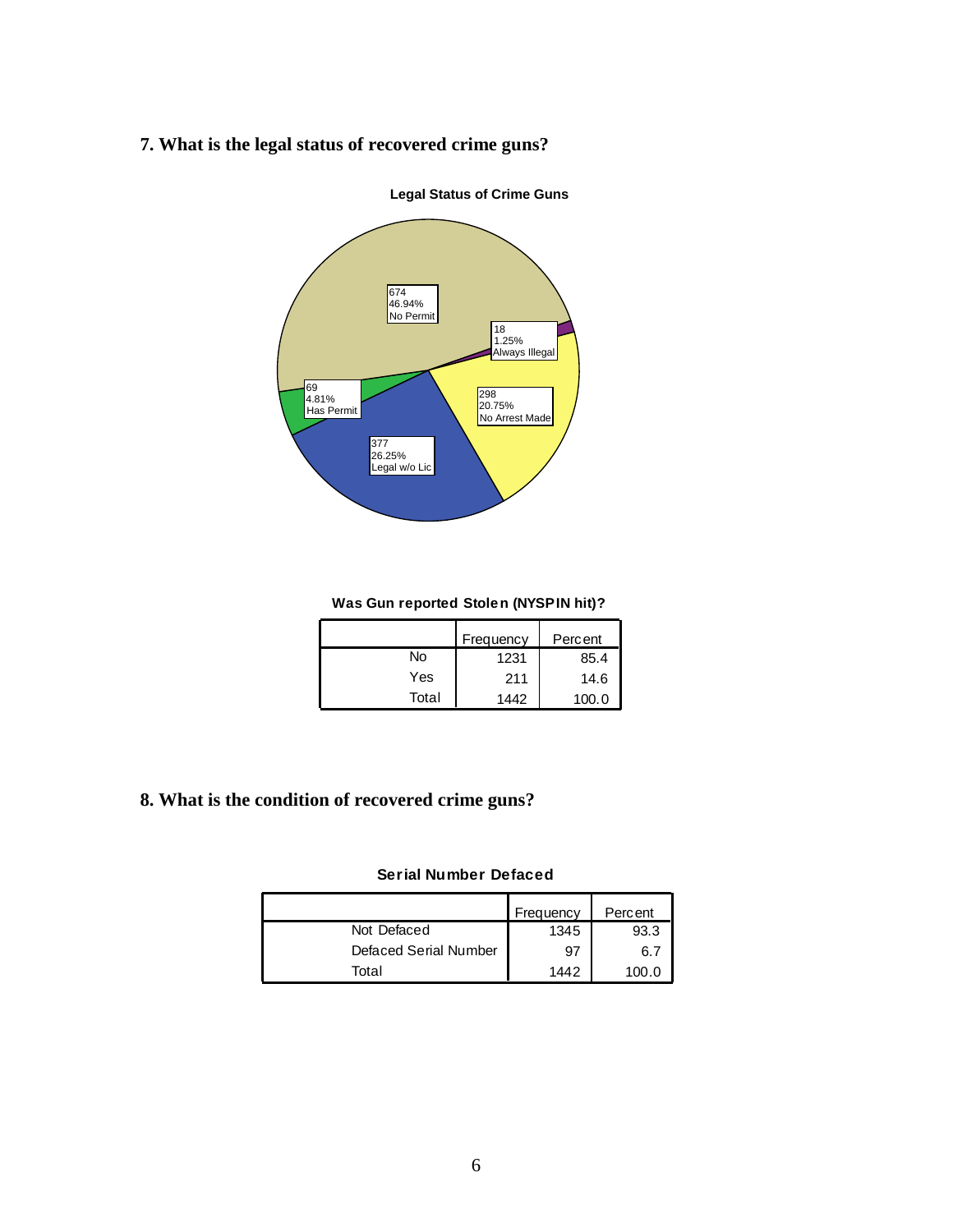## **9. How Does Rochester Compare with other NY Cities on Taking in Crime Guns?**

These tables show the number of crime guns collected in several New York cities. They also show that when city population is considered Rochester and Buffalo are usually in front of the other cities in taking in crime guns. When all Index crimes are considered the cities tend to cluster together at nearly equal levels with the exception of Albany which has the lowest rates.

## **Crime Guns Submissions to DCJS by City**

|               | Rochester | Albany |     | Buffalo | Syracuse Yonkers |     |
|---------------|-----------|--------|-----|---------|------------------|-----|
| Crime Guns 04 | 426       |        |     | 714     | 148              | 90  |
| Crime Guns 05 | 432       |        | 75. | 634     | 222              | 97  |
| Crime Guns 06 | 520       |        | 93  | 592     | 332              | 123 |

## **Crime Guns By City (Normed)**

|                                | Rochester | Albany | <b>Buffalo</b> | Syracuse Yonkers |       |
|--------------------------------|-----------|--------|----------------|------------------|-------|
| 04 guns per 100,000 pop        | 197.67    | 76.51  | 250.02         | 102.58           | 45.51 |
| 04 guns per 100 index crimes   | 2.47      | 1.07   | 3.56           | 1.85             | 3.22  |
| 04 guns per 100 violent crimes | 23.91     | 6.37   | 18.76          | 11.20            | 31.47 |
| 05 guns per 100,000 pop        | 203.02    | 79.48  | 223.82         | 154.91           | 49.14 |
| 05 guns per 100 index crimes   | 2.70      | 1.22   | 3.07           | 2.75             | 2.22  |
| 05 guns per 100 violent crimes | 19.74     | 5.88   | 16.10          | 14.14            | 10.00 |
| 06 guns per 100,000 pop        | 245.68    | 99.18  | 211.06         | 233.70           | 62.45 |
| 06 guns per 100 index crimes   | 3.32      | 1.54   | 3.05           | 4.05             | 3.82  |
| 06 guns per 100 violent crimes | 19.50     | 7.64   | 14.96          | 21.91            | 28.94 |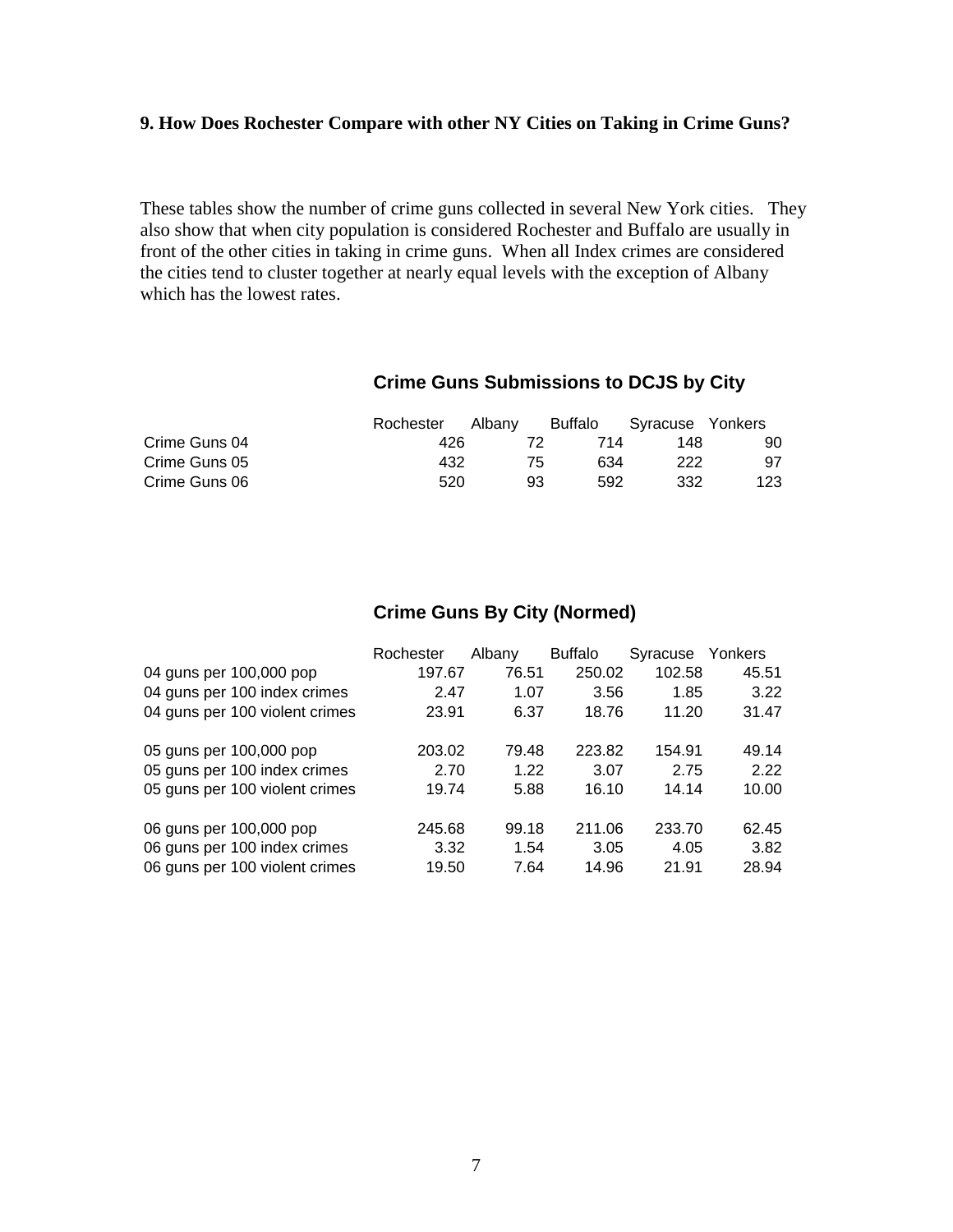![](_page_7_Figure_0.jpeg)

![](_page_7_Figure_1.jpeg)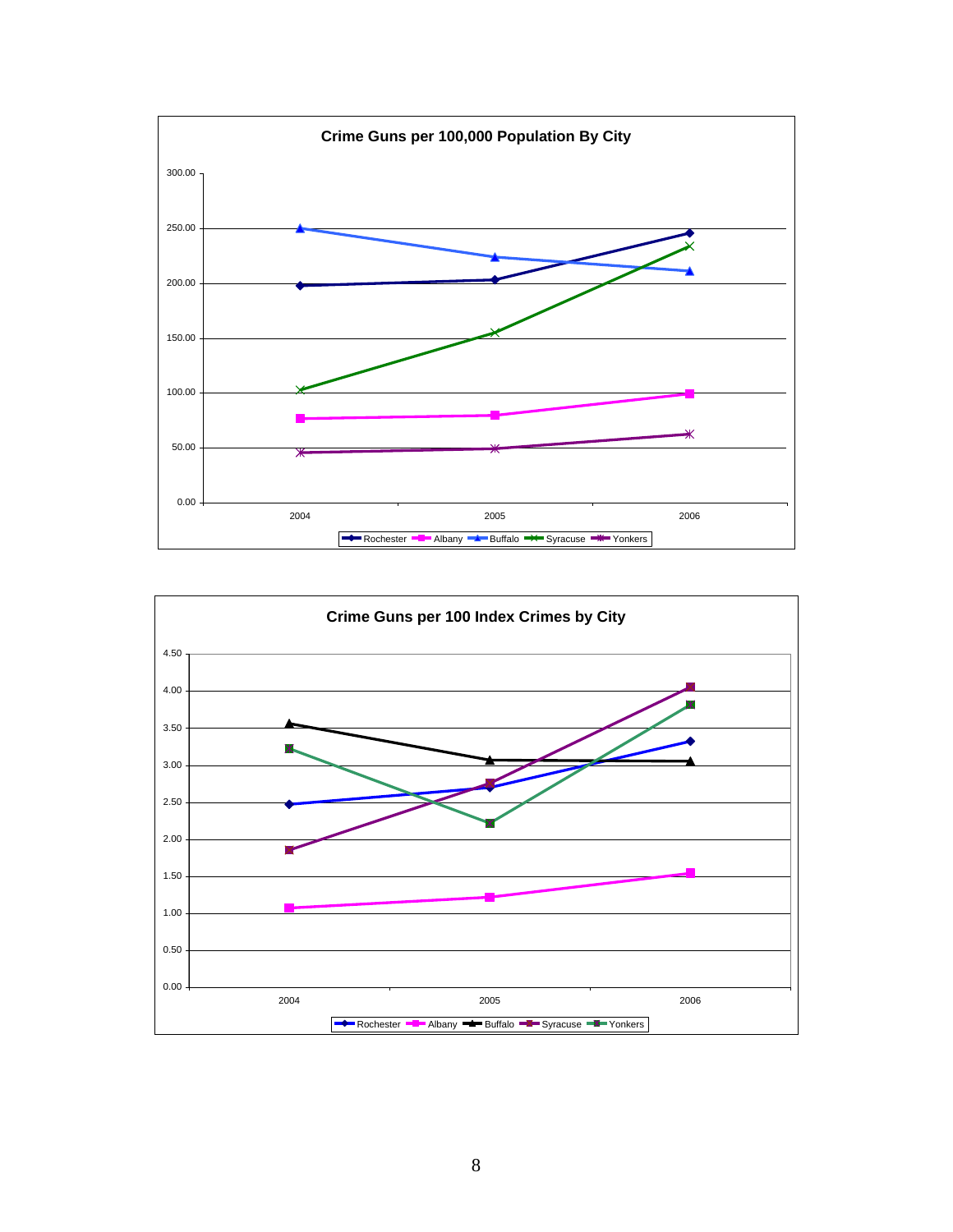## **Conclusion: Implications for Policy and Practice.**

RPD takes a significant number of crime guns off the street annually. In many cases the only charge associated with this activity is CPW. The characteristics of the guns themselves are largely as expected: semi-automatic handguns dominate, they are rarely legally owned; their possessors often do not have permits if they are needed. The guns are sometimes reported stolen and sometimes their serial numbers are defaced. The guns are often taken in high crime neighborhoods.

National survey data suggest that there is between 30,000 and 40,000 guns in the City of Rochester. At any time only a small portion of those guns will be linked to crime. Strategies that seek to remove guns from the street without discriminating between crime and non-crime guns, therefore, have a low probability of affecting violence. On the other hand, it seems likely that violence reduction can occur by removing illegal guns taken from known offenders or other prohibited persons, or those guns linked to illegal activity such as drug sales, or those guns present on or near the street in high crime areas. This view is supported by the fact that illegal guns are a distinct commodity among criminals and carry a cost premium above the cost of comparable legal weapons.

Given the characteristics of the crime guns described in this research it seems reasonable to conclude that the crime guns taken are or certainly could be associated with violent crime in Rochester. The crime guns are not equivalent to the large number of guns owned for legitimate purposes. Although additional study is needed to confirm this, it seems very likely that removal of these guns from the street can and probably does have a significant impact on violence particularly in lowering gun crime.

There also seems to be no reason to believe that the number of seized crime guns represents most or even many of the available crime guns. This suggests that there are potential benefits to be had by increasing the number of crime guns removed from the street. That is, there may be value in increasing the activity most likely to lead to seizure of crime guns. Specifically increased use of search warrants and increased street enforcement activity that produces CPW arrests would appear to be useful.

Furthermore, it can be expected that increases in the seizure of crime guns, if accompanied by significant criminal penalties, can increase the deterrent effect of enforcement and reduce the probability that some offenders will chose to carry illegal weapons. That is, there is potential that the overall effect on violence can go beyond the direct effect of getting the crime guns off the street.

Finally, this analysis suggests that the following questions are worthy of consideration and review: Can operational initiatives be designed to increase removal of crime guns from the street? Will those strategic initiatives increase the number of crime guns seized? Is it appropriate to set targets for crime gun seizures? How will increases in crime gun seizures be responded to across the criminal justice system? Do increases in crime gun seizure actually have the anticipated impact on the amount of violent crime?